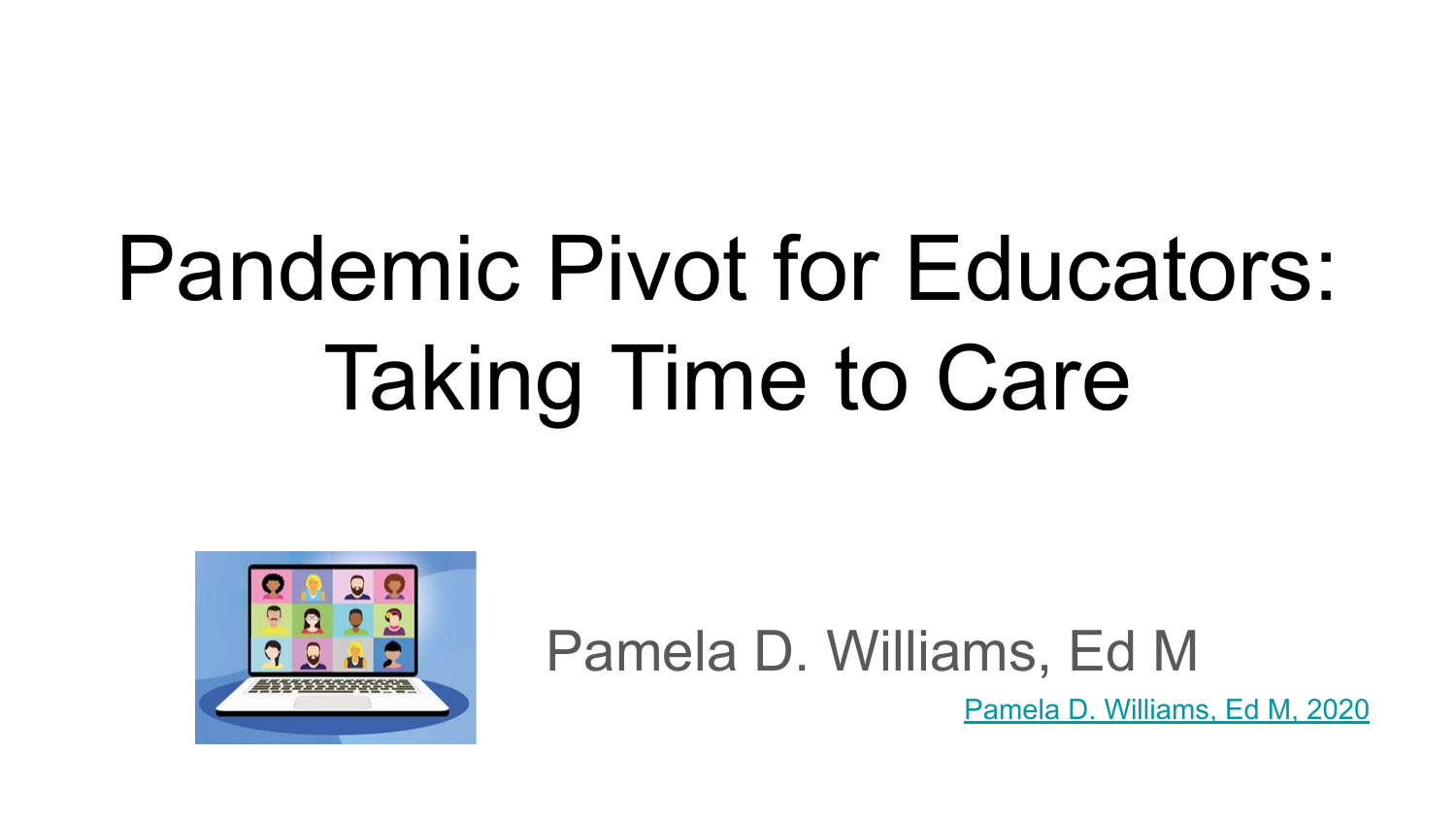#### Pamela D. Williams, Ed M



- Instructor at Lewis & Clark Community College & Ritenour Adult Learning Center (St. John, MO)
- Ed D in progress in the Adult Ed
- "Ed Cred" as an online and F2F instructor & student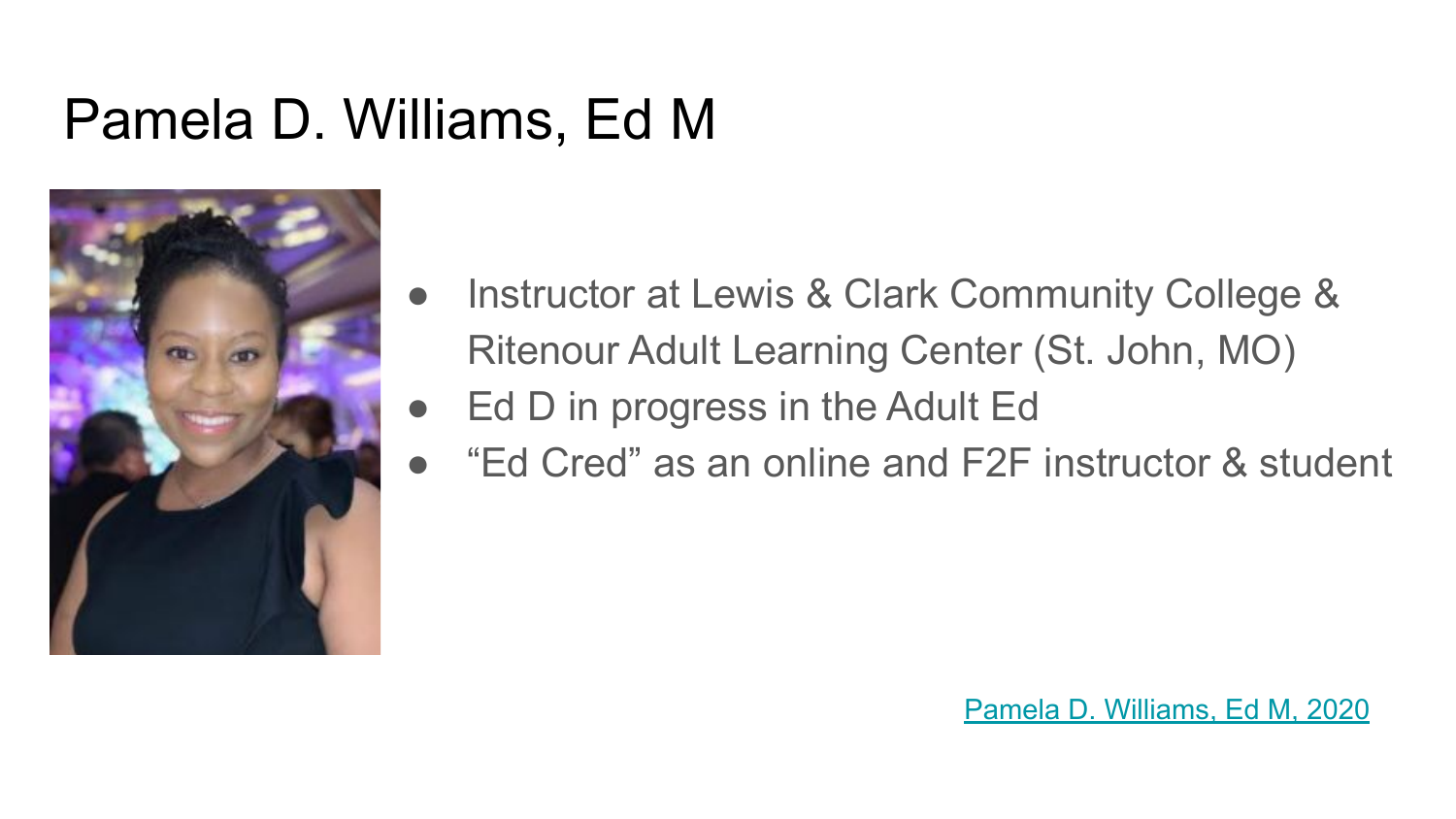#### Pre-COVID-19: Trauma-Informed Instruction Mattered

*"The major challenge to the educator working with highly stressed or traumatized adults is to furnish the structure, predictability, and sense of safety that can help them begin to feel safe enough to learn."*

Source: Perry, B. D. (2006). Fear and learning: Trauma-related factors in the adult education process. New Directions for Adult and Continuing Education, 2006 (110), 21-27. doi:10.1002/ace.215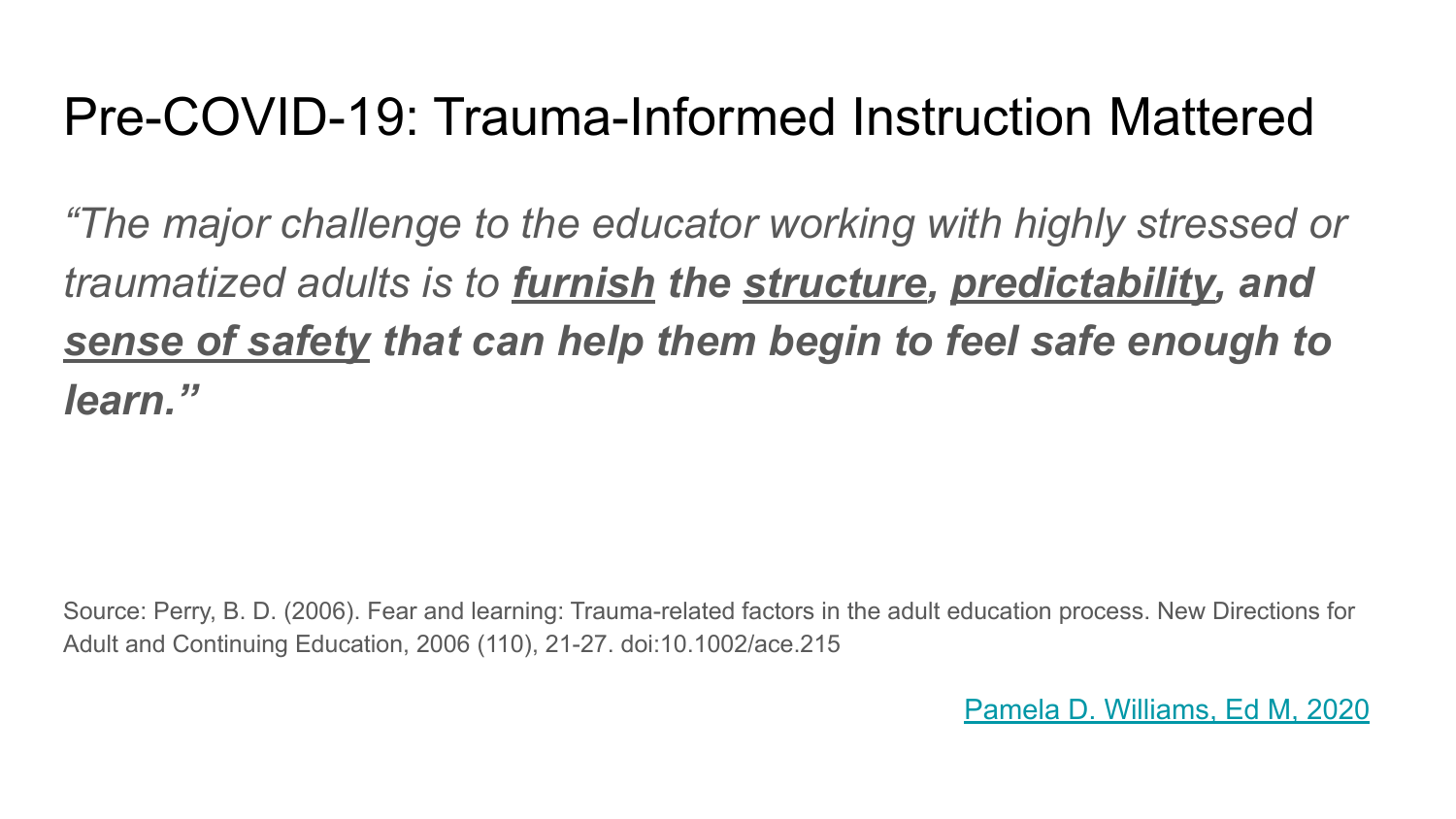### Enduring COVID-19: Be Gentle with Self and Others

According to the CDC Household Pulse Survey, of the adult respondents:

- 40.9% reported at least one mental health condition
- 13.3% reported starting/increasing substance use to cope with COVID-19 stress
- 10.7% reported seriously considering suicide within last month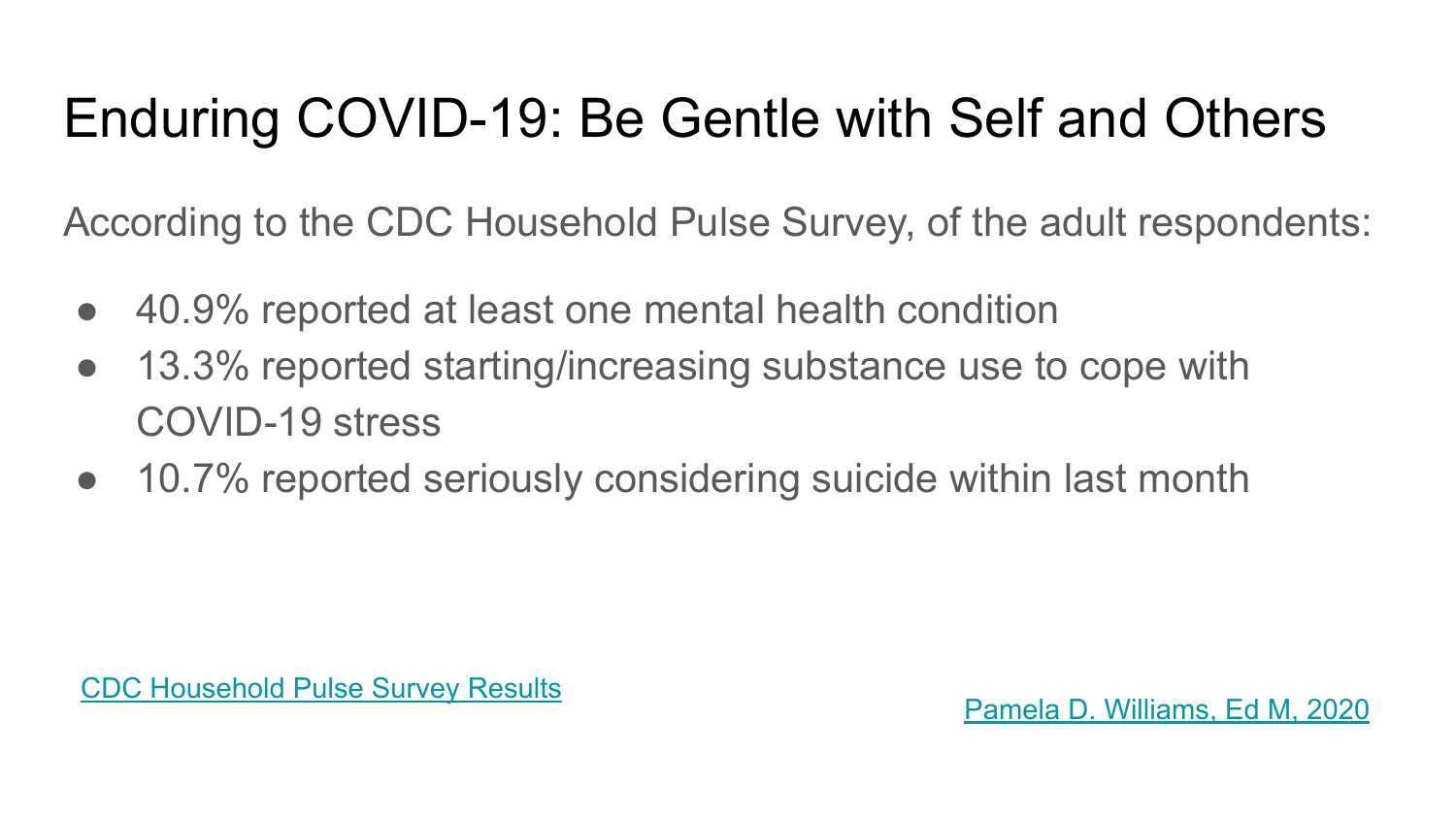# Enduring COVID: Without a HS Diploma

According to the CDC Household Pulse Survey, of the adult respondents without a HS Diploma:

- 21.1% reported starting/increasing substance use to cope with COVID-19 stress
- 30% reported seriously considering suicide within last month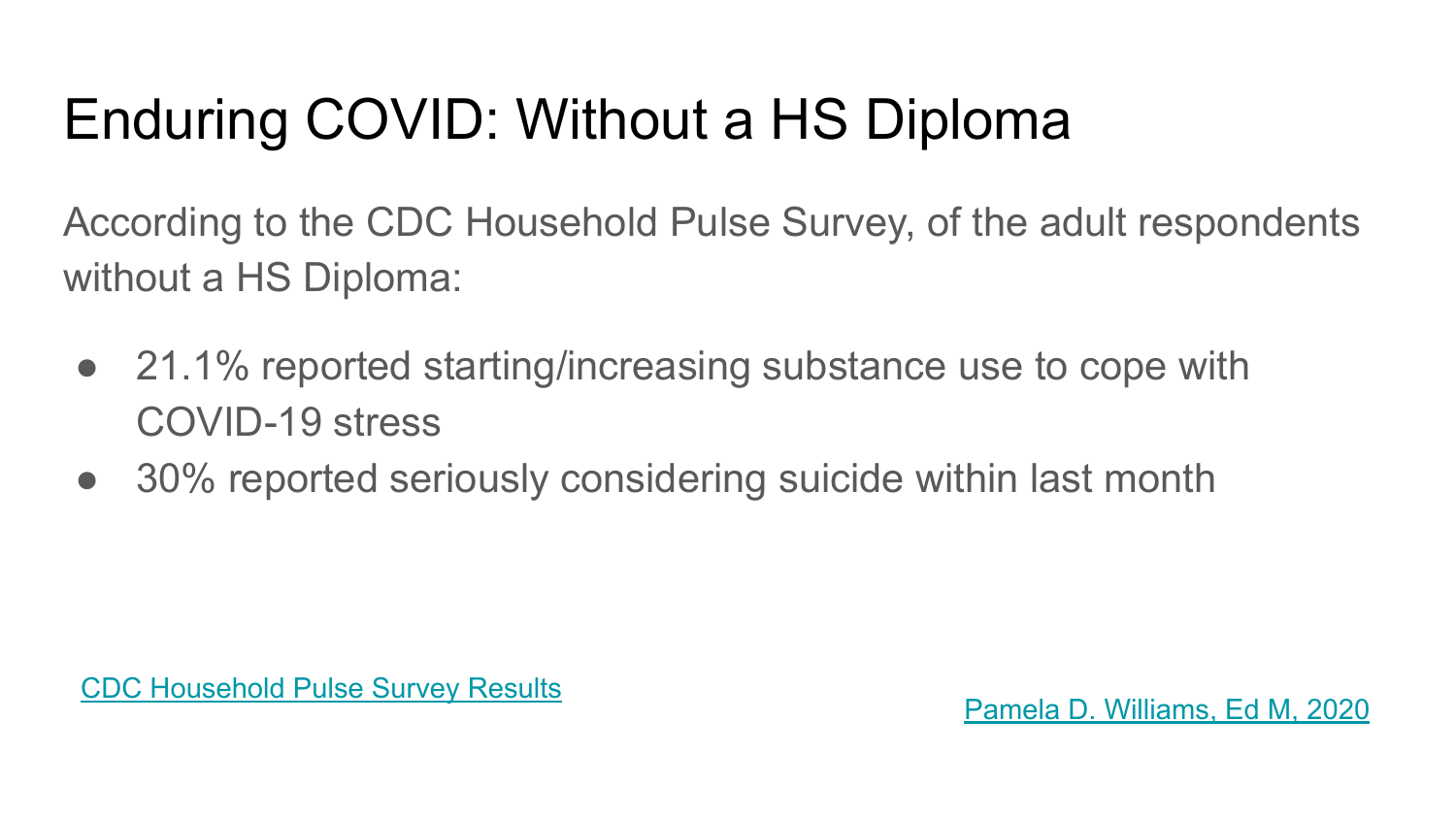### Enduring COVID-19: Structure, Predictability, & Safety



Graphic based upon Bruce D. Perry (2006)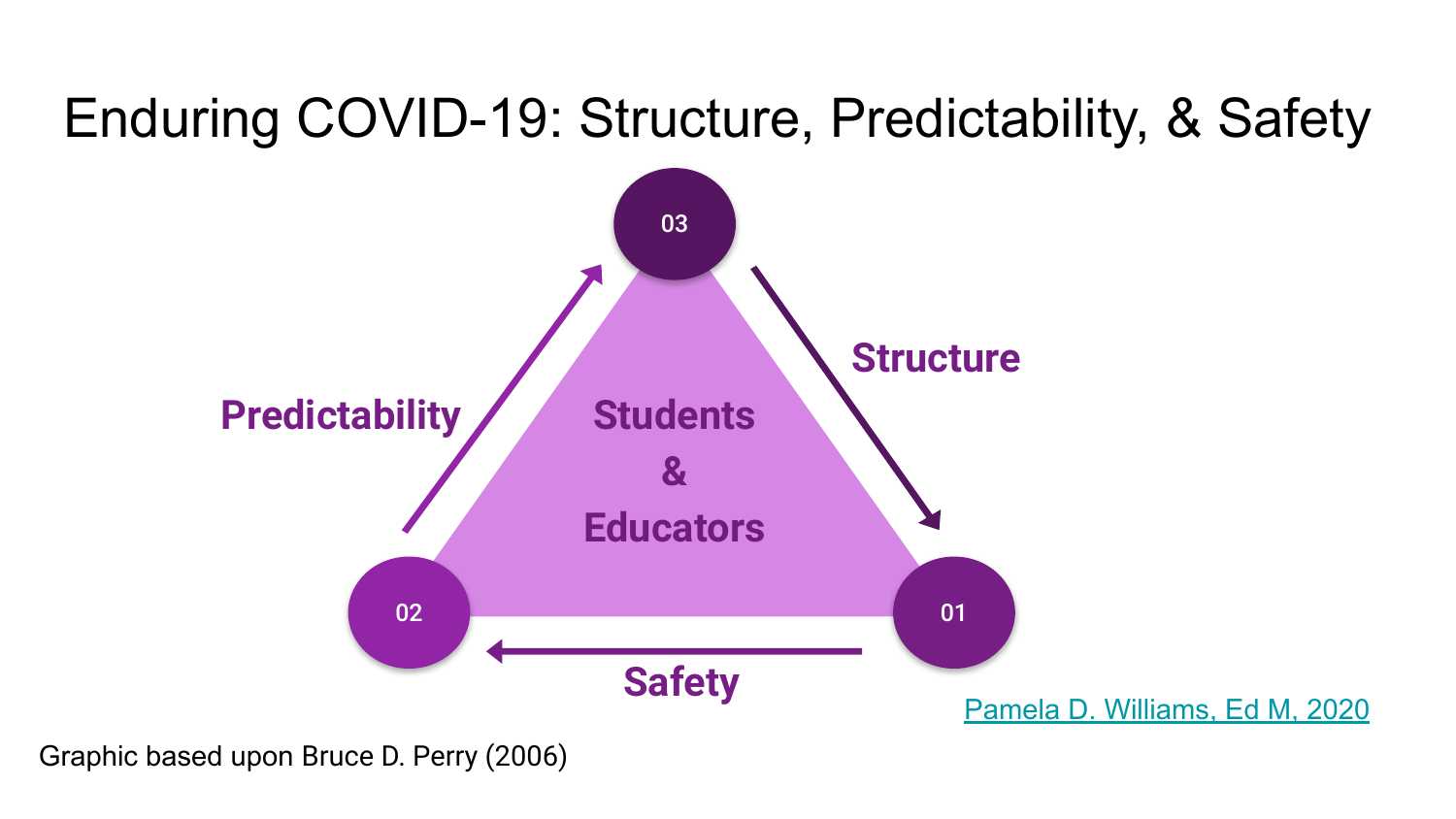### **Furnish Safety: Validate Student & Staff Concerns**

There are many reasons that you might be concerned or worried about COVID-19. Some of the most common are:





**Getting sick** 

Passing the virus onto others, especially those that are high-risk

0000 **2220** 000 nnr





Taking care of and supporting your family



Concern about the health of your friends and family

**Financial stress** 



Not being able connect with friends and family the way you're used to



**Shortages of certain** common supplies

Pamela D. Williams, Ed M, 2020

Graphic adapted from Covid-19 and Your Mental Health Infographic by Mental Health America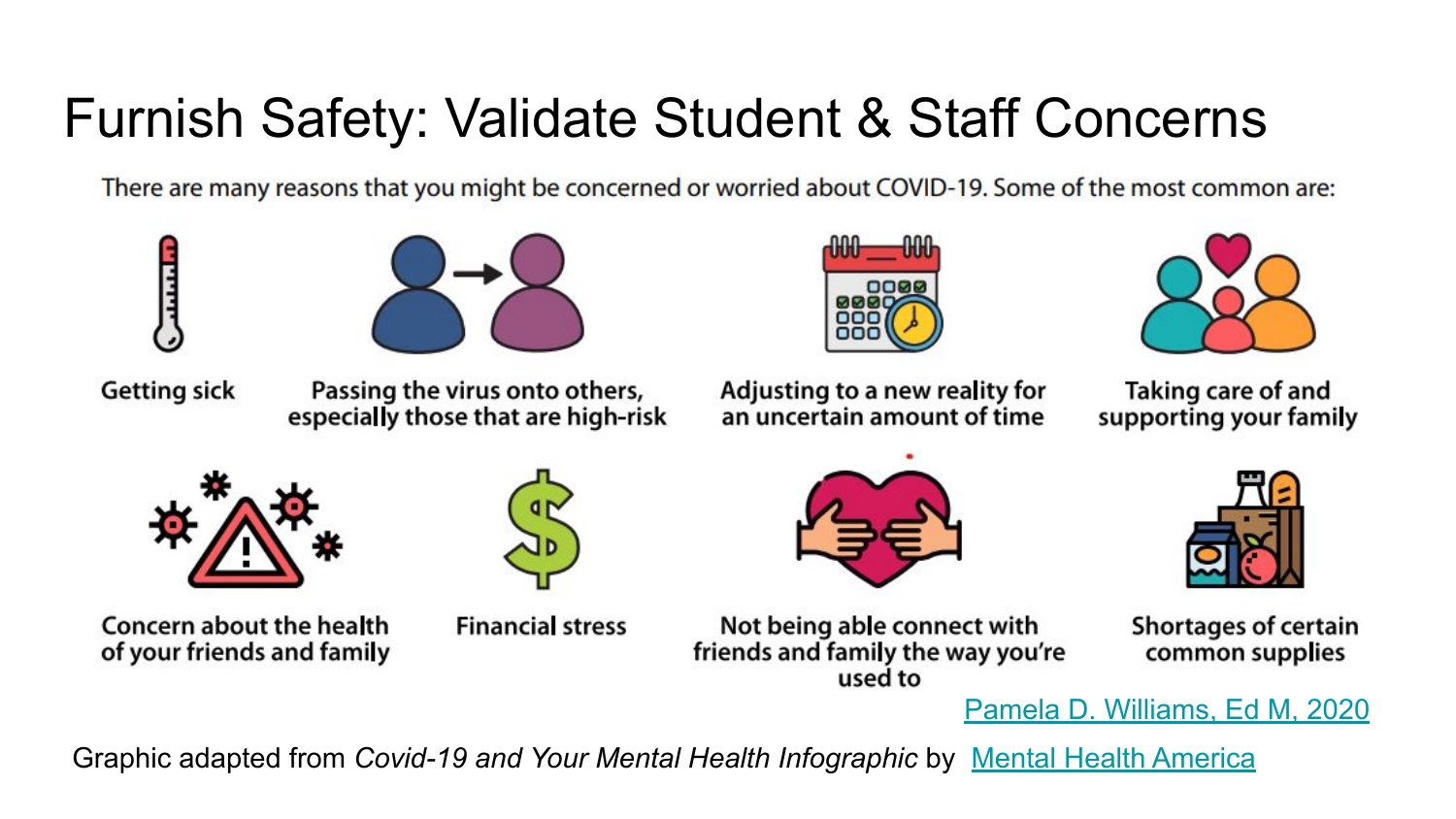# Practical Applications of Taking Time to Care: Safety

- Share community info for essential resources (food banks, baby and household essentials, free and more affordable healthcare and internet services, rent, utility, and financial assistance, etc)
- Check-in with colleagues and those you supervise regarding the rapid changes and opportunities for just-in-time professional development
- Implement new or use existing student support services to boost attendance and engagement
	- At LCCC, daily class summaries alert student service coordinators to student needs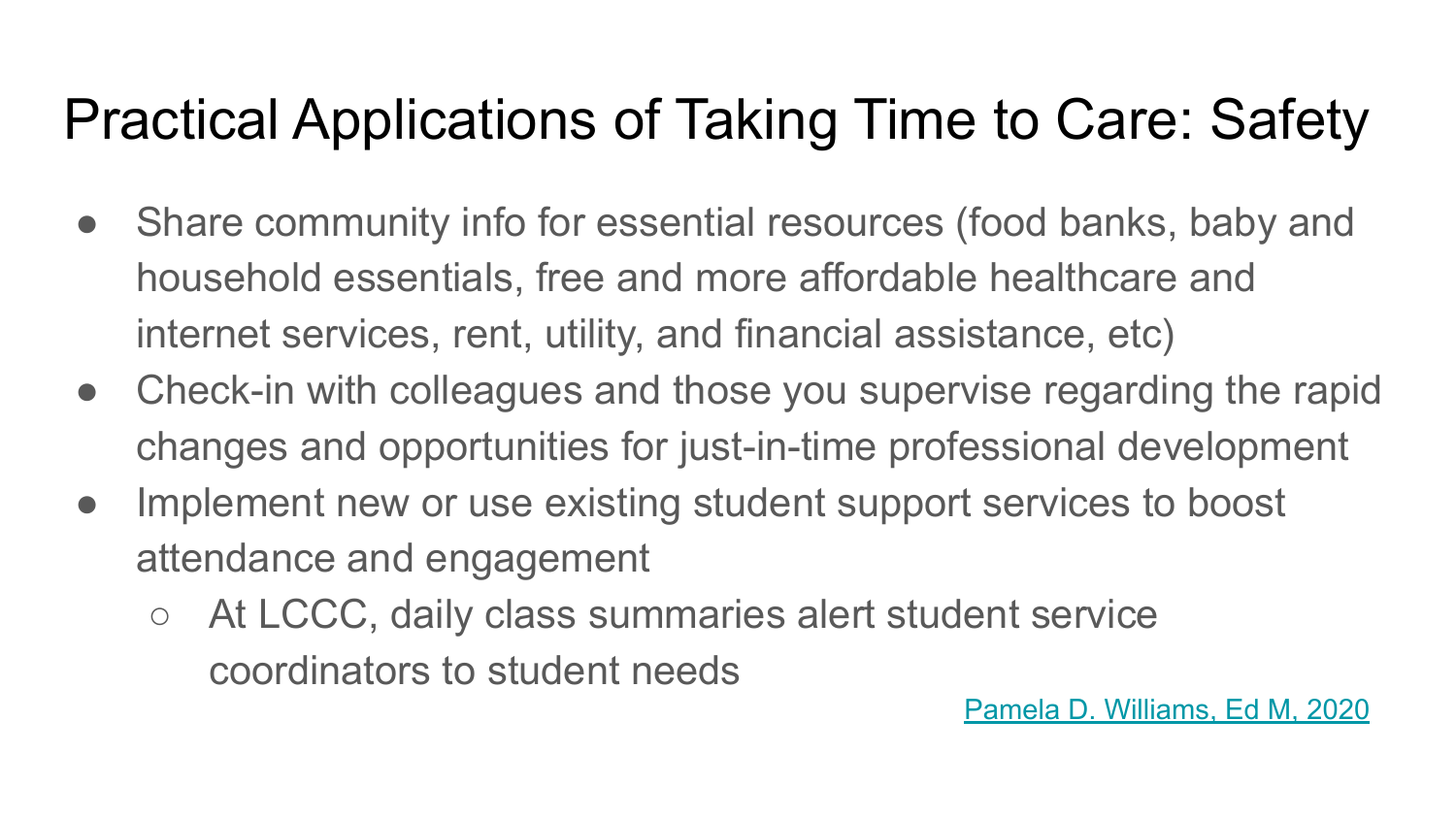#### Furnish Predictability: Set a Schedule and Expectations

- Take attendance and stress its importance
- Have a plan for student outreach
- Be respectful of students' time

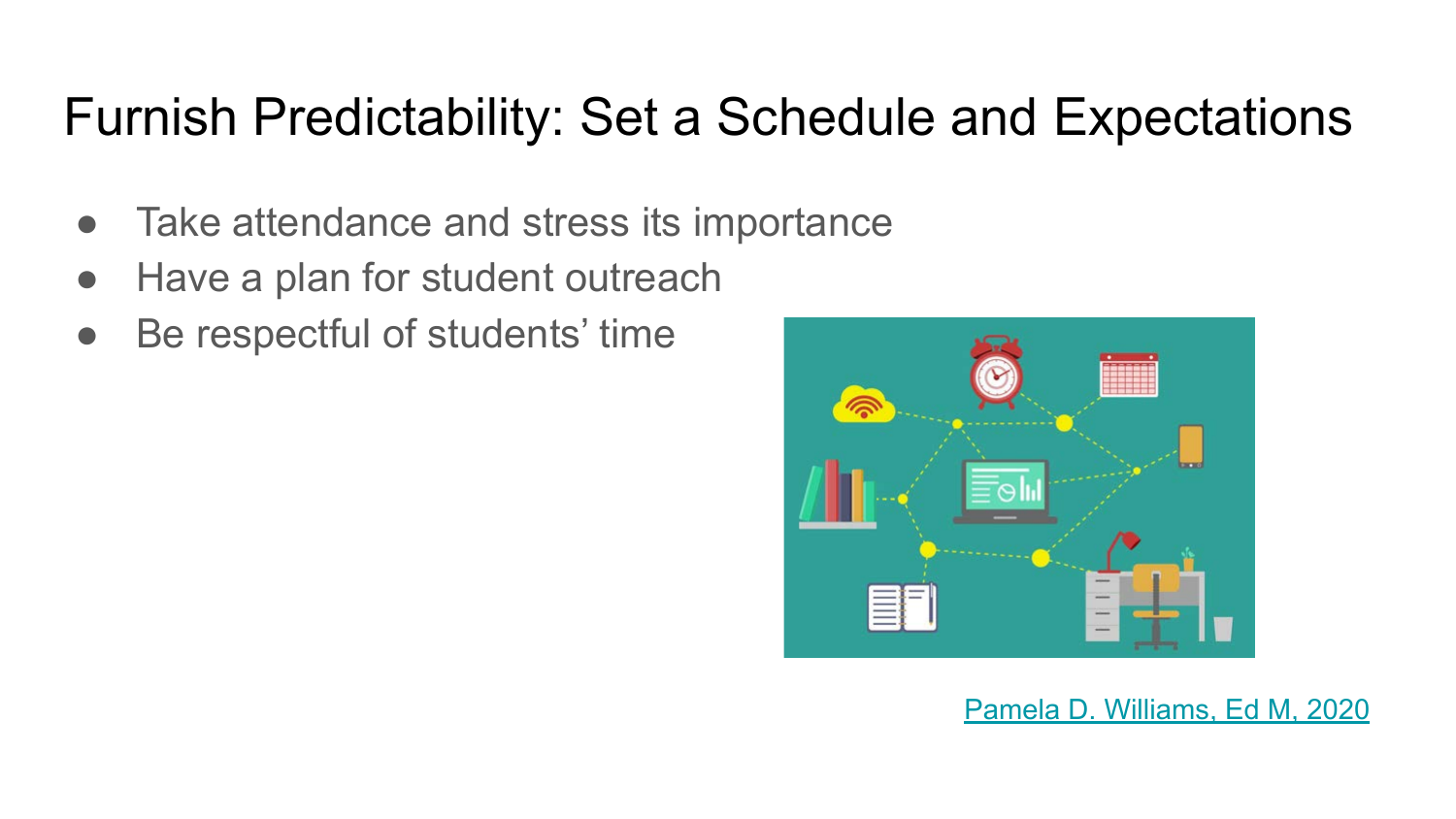#### Practical Applications of Taking Time to Care: Predictability

- Take attendance verbally; it communicates:
	- students matter, are individuals, and they belong
	- absences are noticed--not punitively
- Establish a protocol for absences and support
- Use students' preferred method for outreach (phone call, voice mail, email, text)
- Start class on time and with regular start times and breaks
	- At LCCC class begins 10 minutes after the published start time
	- Allows for community building and a buffer for late arrivals [Pamela D. Williams, Ed M, 2020](http://www.pameladwilliams.com)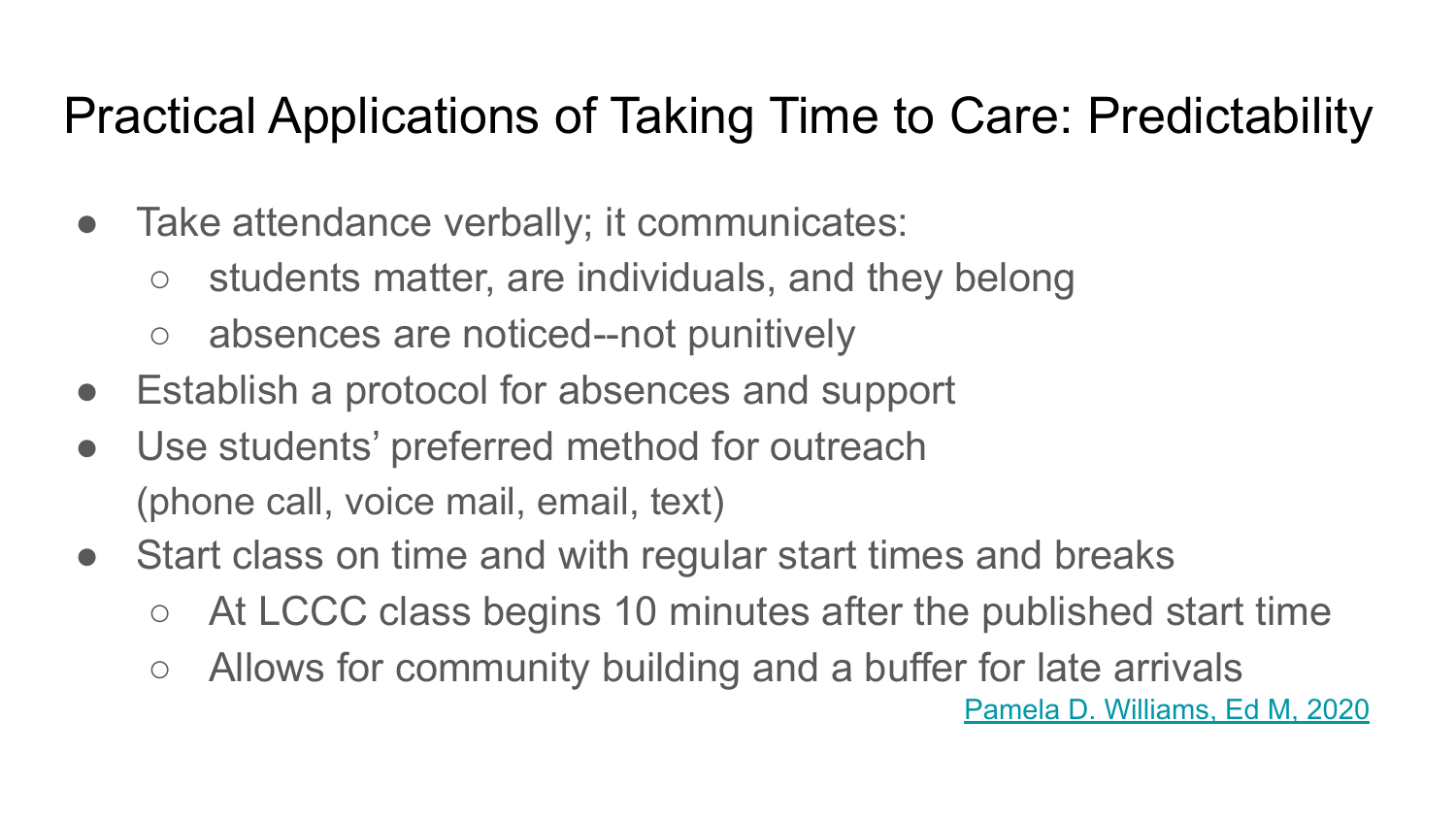# Furnish Structure: Create a Learning Community

- Build rapport with students and colleagues
- Share instructional resources with staff and colleagues
- Have some fun
- Recognize opportunities for a more inclusive learning environment
	- [Universal Design for Learning best practices](http://udlguidelines.cast.org/)
	- ["Think Outside of the Kitchen"](https://sites.google.com/view/pamela-d-williams-ed-m/my-blog?authuser=0)

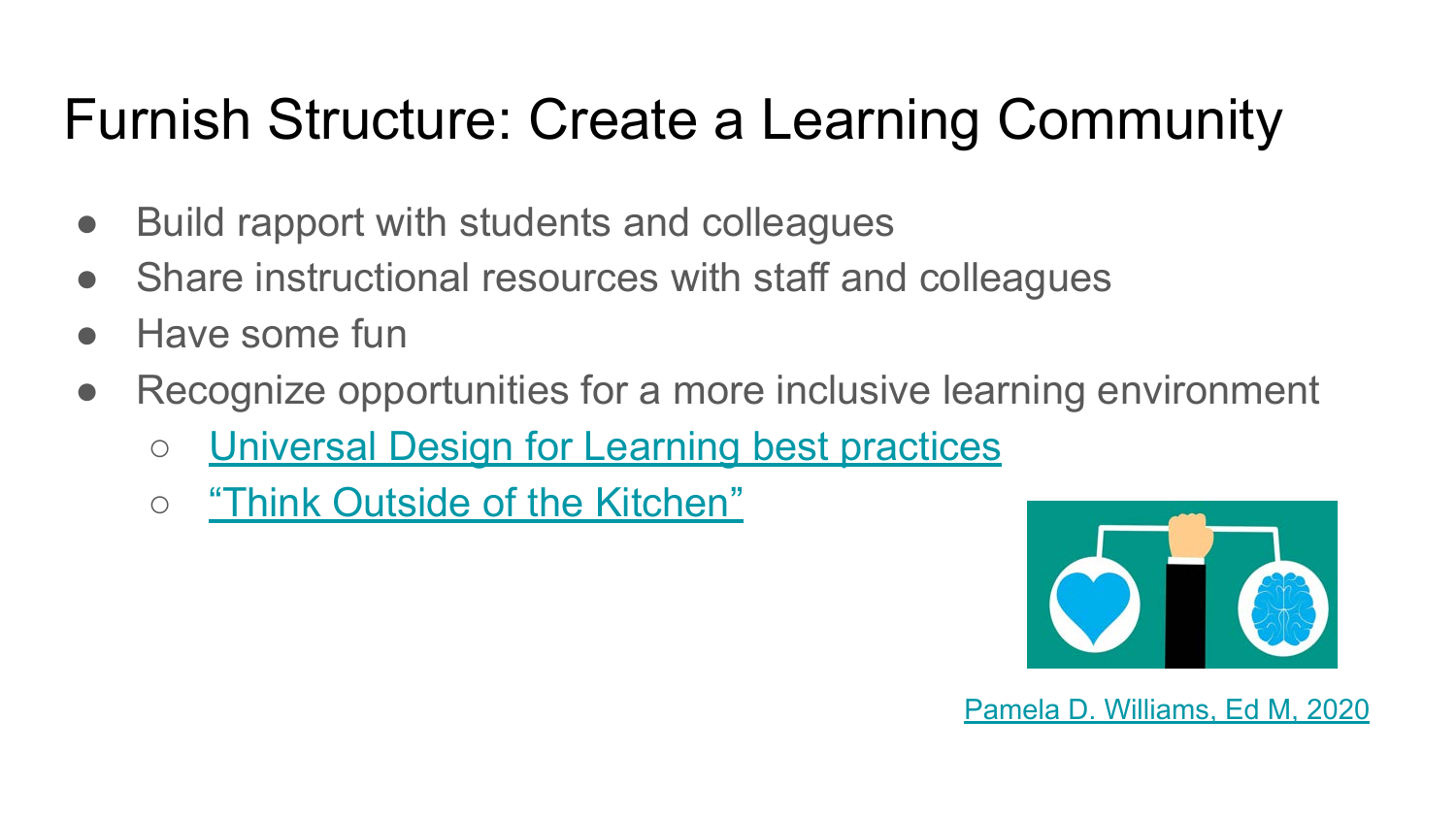#### Practical Applications of Taking Time to Care: Structure

- Build rapport and have fun by informal community building
	- At LCCC, my colleague starts class with, "Happy National...Day" and then asks a related follow-up question
- Implement UDL principles
	- Accept student participation in multiple formats (verbal, written, text, images, YouTube videos, etc)
	- Give students additional wait time before scaffolding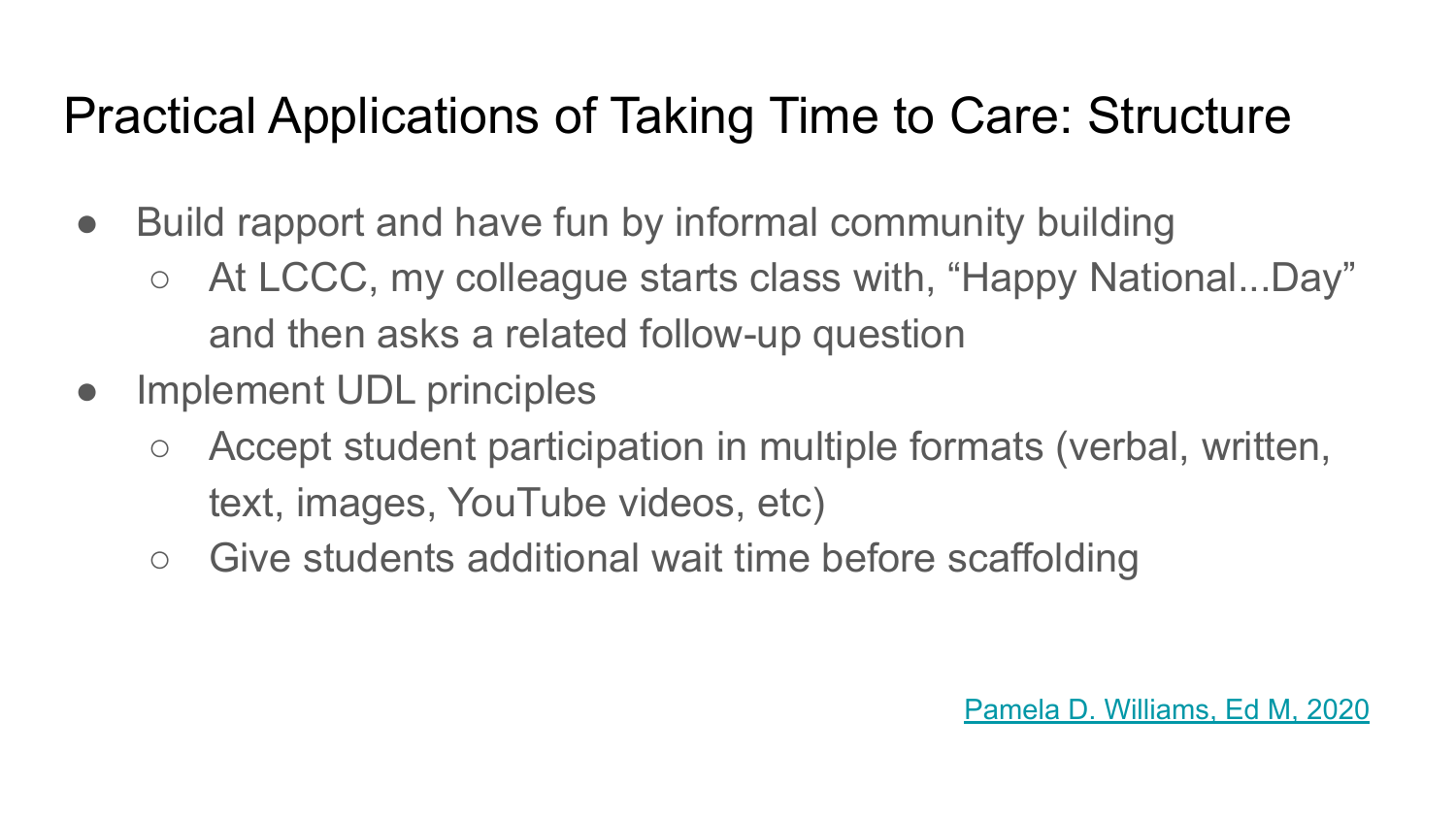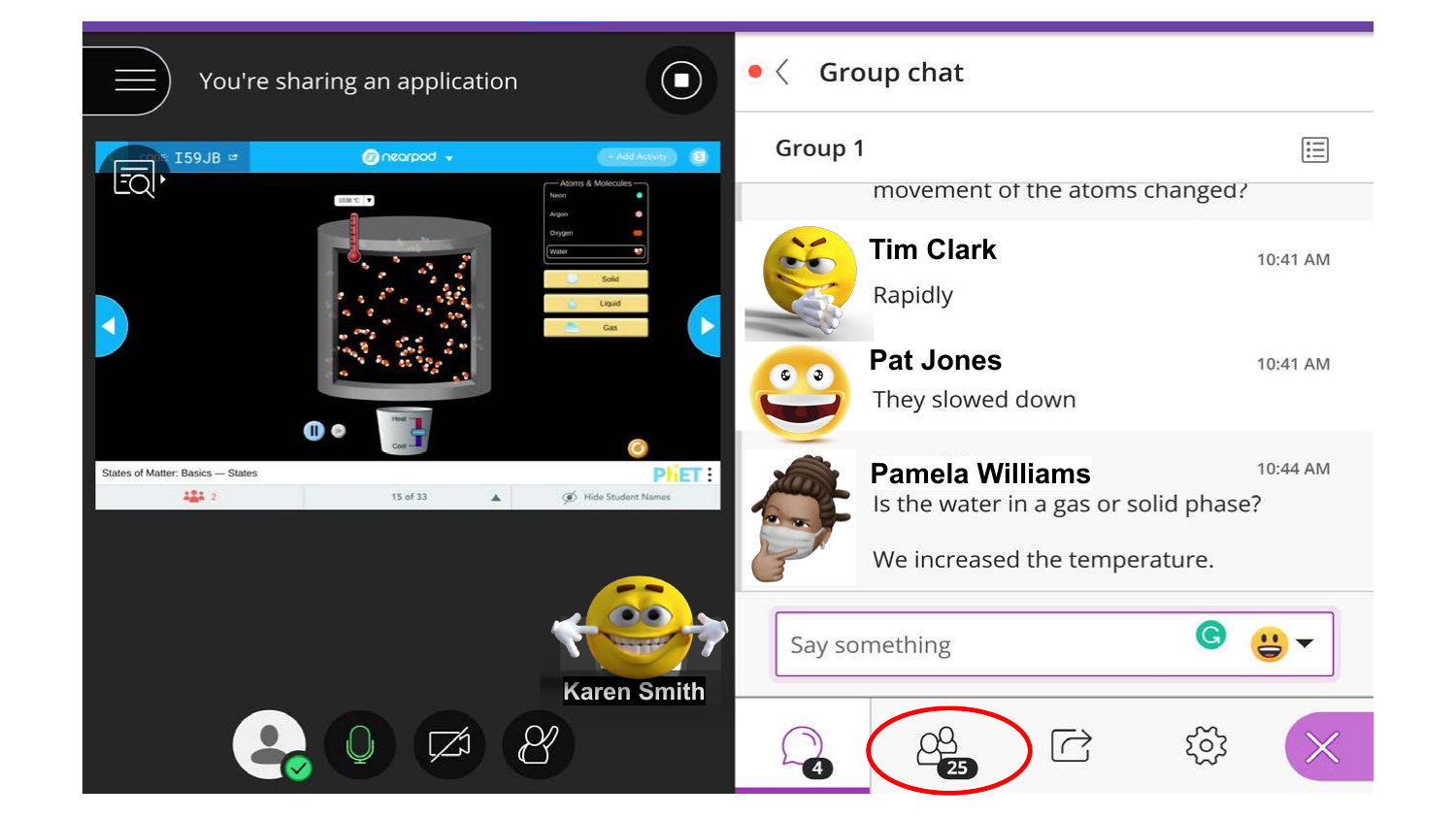#### Final Thoughts: Think Outside of the Kitchen

Adult Ed Prior to Pandemic Adult Ed Prior to the Pandemic

Adult Ed Enduring Pandemic Adult Ed Enduring the Pandemic

Adult Ed Transformed Adult Ed Transformed by the Pandemic

Michelle attends class in isolation in the kitchen due to severe social anxiety. The HSE disability accommodation process for separate testing room was lengthy, but successful.

Michelle attends class virtually and can interact with classmates using text. However, HSE testing options were limited and HSE online testing was not available for much of the spring and summer.

Michelle completes HSE exams online and proctoring requires her to be "in a kitchen" (isolated) which is automatically inclusive of the accommodation--no lengthy process!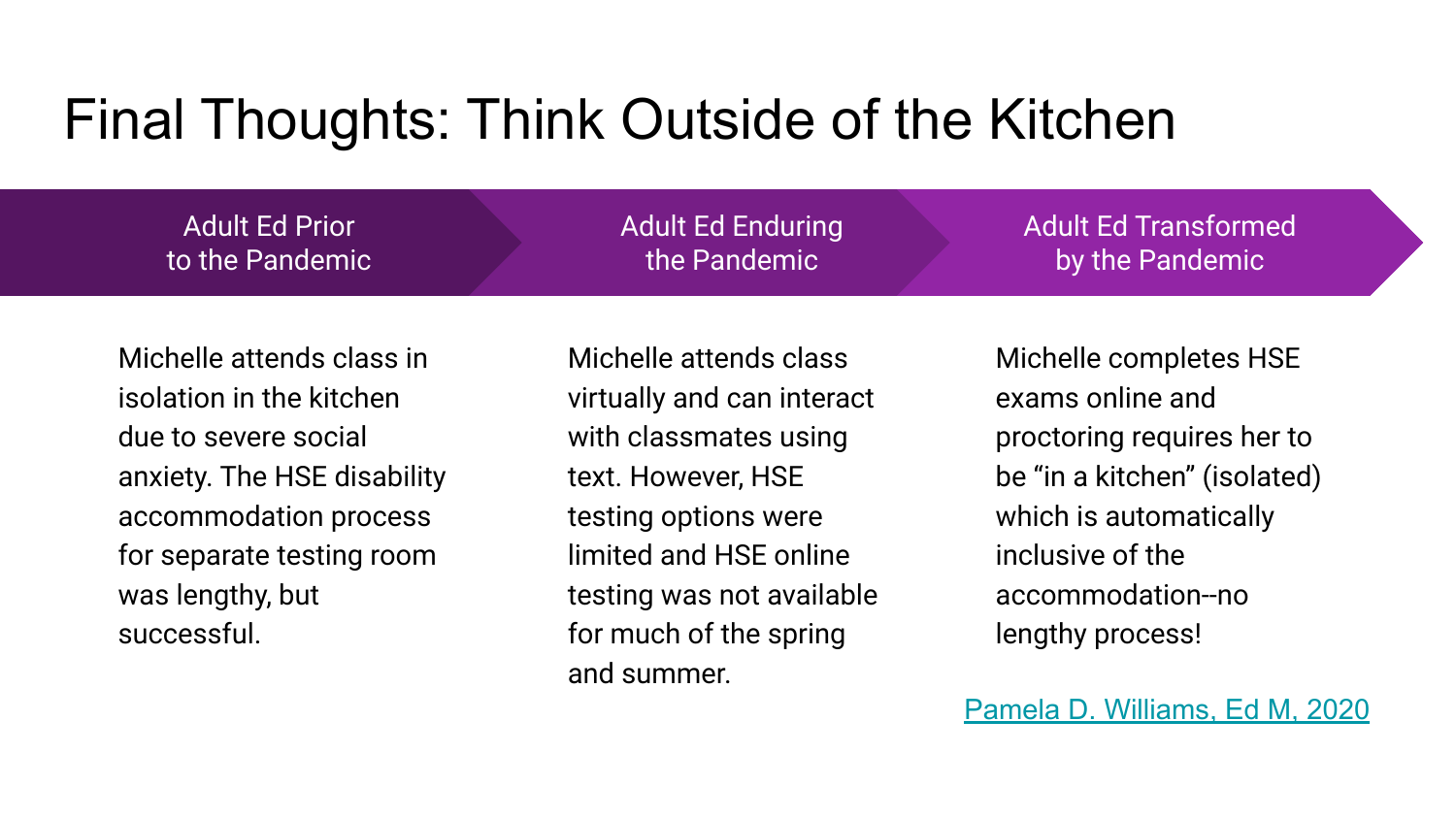### Final Thoughts: Think Outside of the Kitchen

| Adult Ed Prior  | <b>Adult Ed Enduring</b> | <b>Adult Ed Transformed</b> |
|-----------------|--------------------------|-----------------------------|
| to the Pandemic | the Pandemic \           | by the Pandemic             |

- Who are your "Michelles"?
- How has enduring the pandemic changed your teaching?
- What pandemic-induced innovations will become permanent?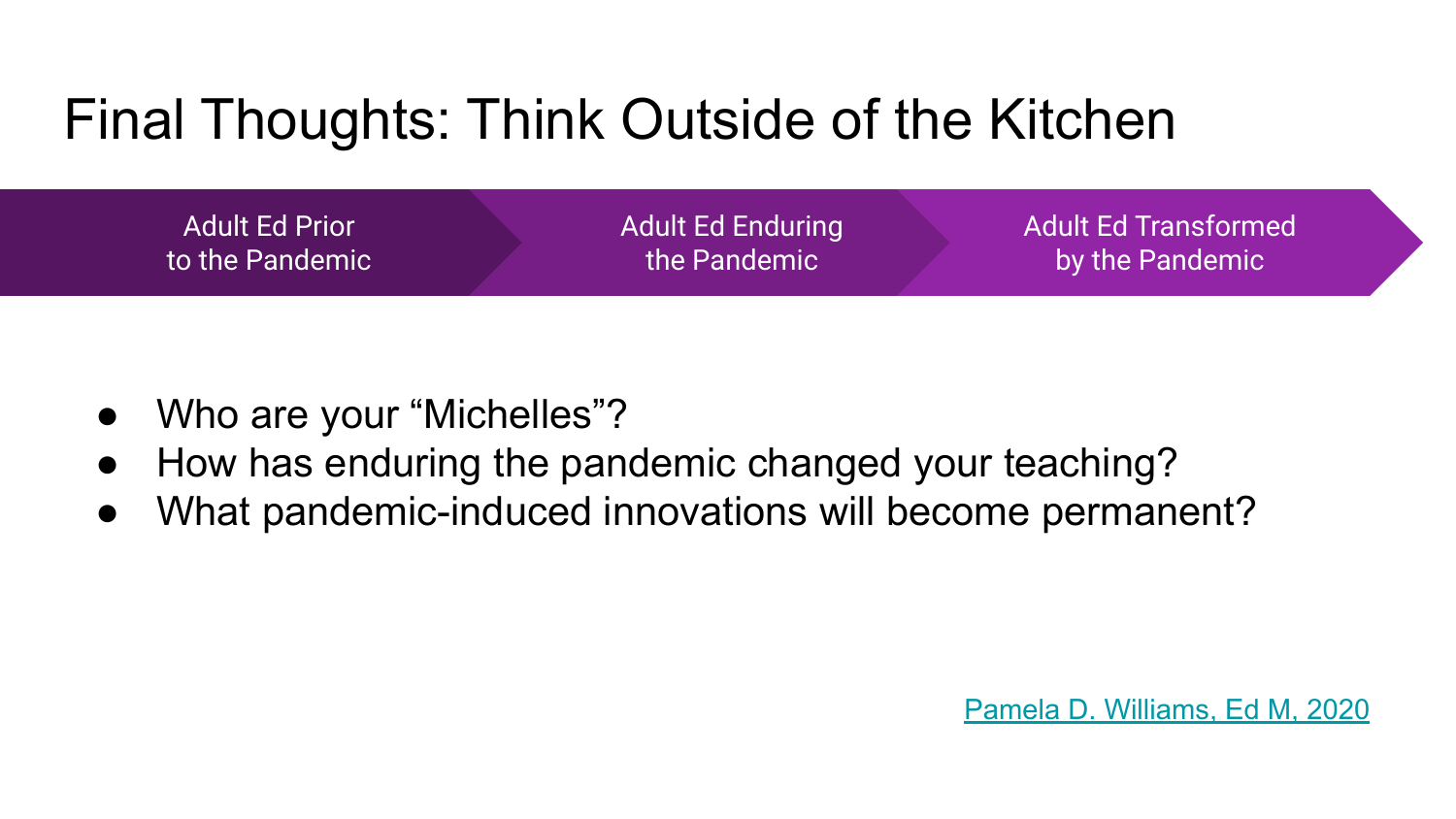#### Thank You

*Be compelled, not constrained by the Pandemic Pivot towards e-learning!*

- pamela@pameladwilliams.com
- www.pameladwilliams.com

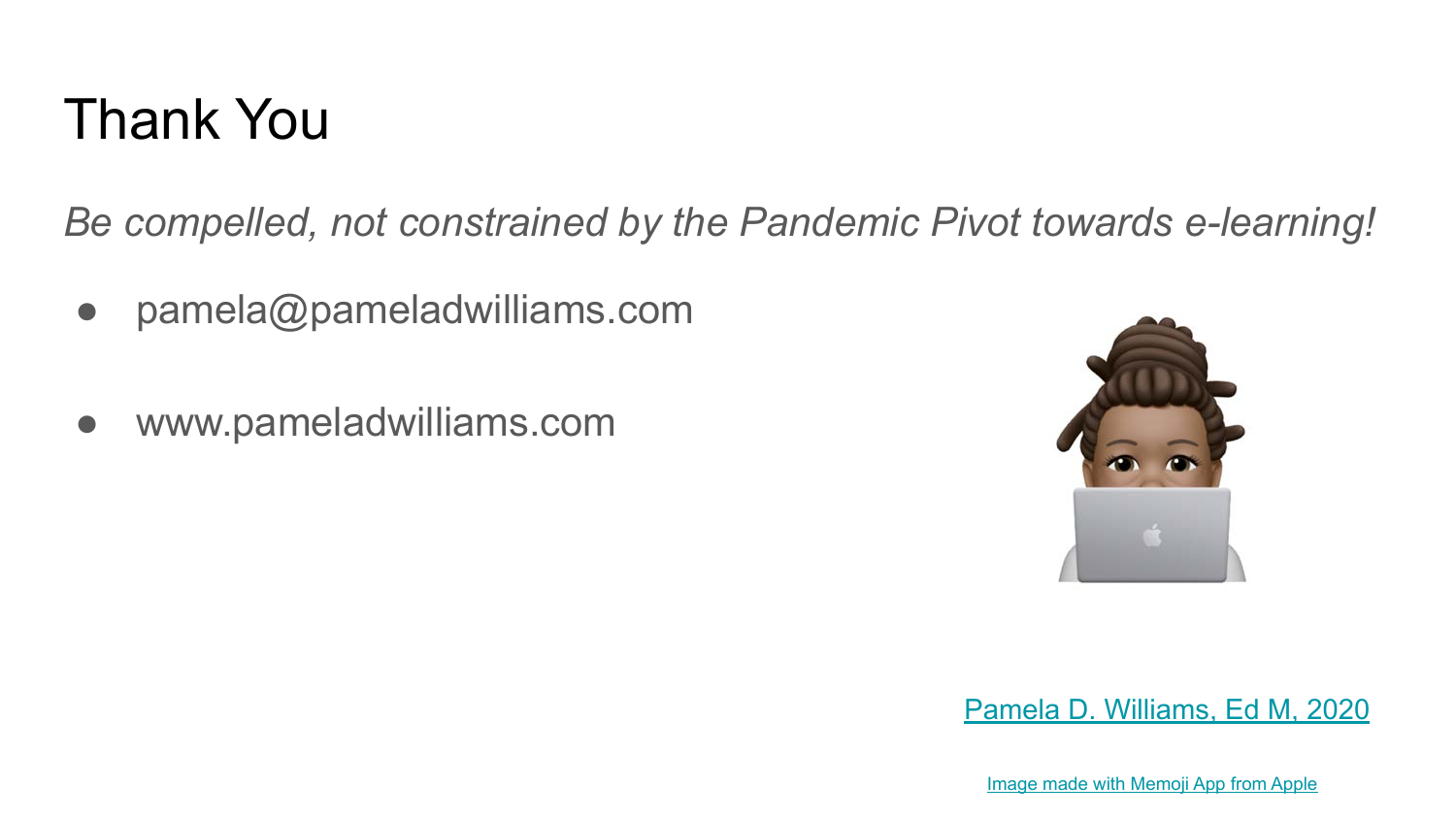### Resources & Acknowledgements

Graphics used are from Pixabay with no attribution required & consent for commercial use <https://pixabay.com/>

Emojis made with Apple Memojis App

[CDC Household Pulse Survey Results](https://www.cdc.gov/mmwr/volumes/69/wr/mm6932a1.htm#References)

Graphic adapted from *Covid-19 and Your Mental Health Infographic* by [Mental Health America](https://mhanational.org/sites/default/files/COVID-19%20and%20Your%20Mental%20Health%20Infographic_0.pdf)

Perry, B. D. (2006). Fear and learning: Trauma-related factors in the adult education process. New Directions for Adult and Continuing Education, 2006 (110), 21-27. doi:10.1002/ace.215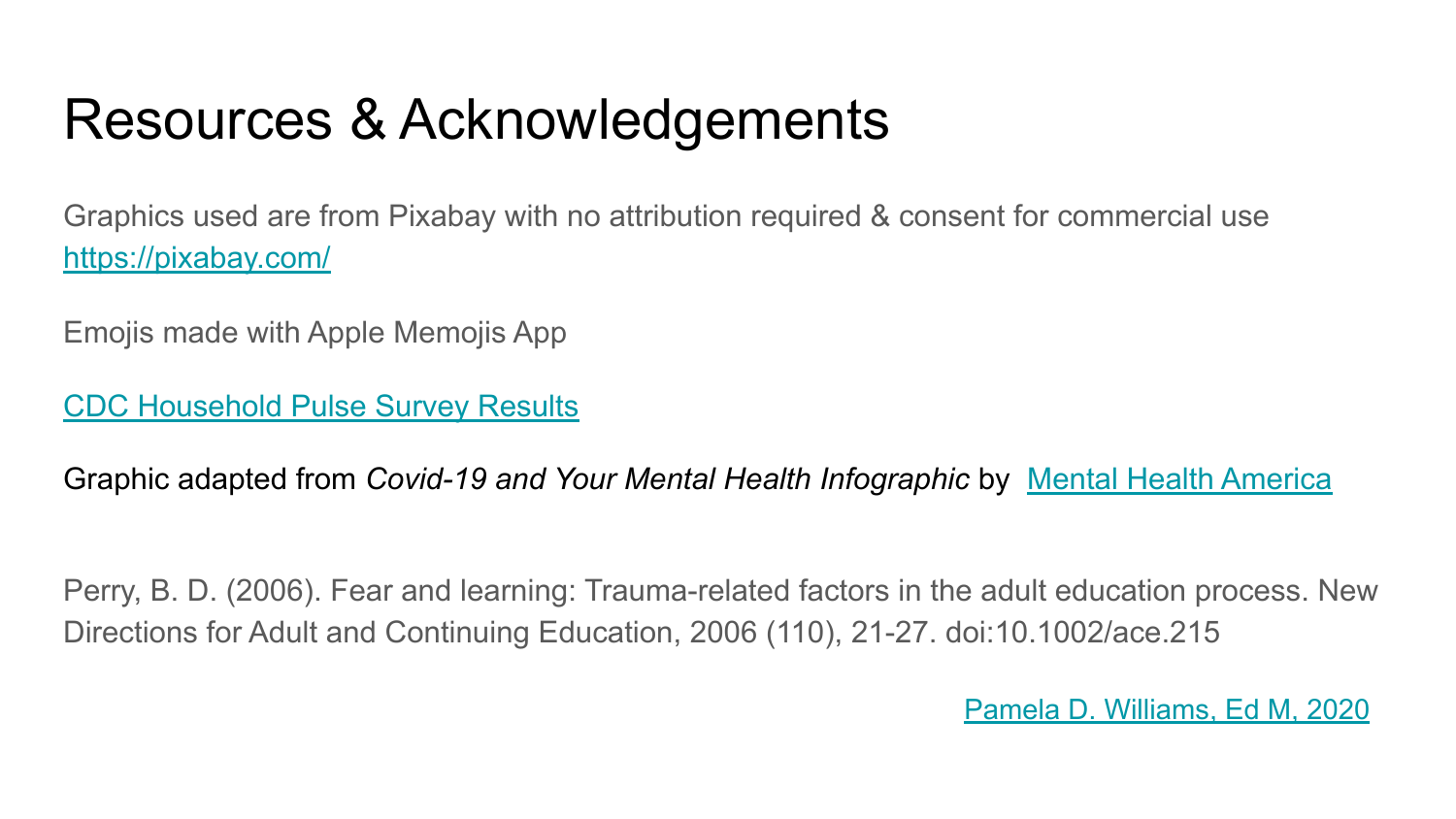Percentage of U.S. adults with adverse mental health symptoms, increased substance use, or suicidal ideation during the COVID-19 pandemic from June 24 to 30, 2020



#### Sources CDC; MMWR; Qualtrics

#### Additional Information:

United States; Qualtrics; CDC; MMWR; from June 24 to 30, 2020; 5,470 respondents; 18 years and older; Online survey

© Statista 2020